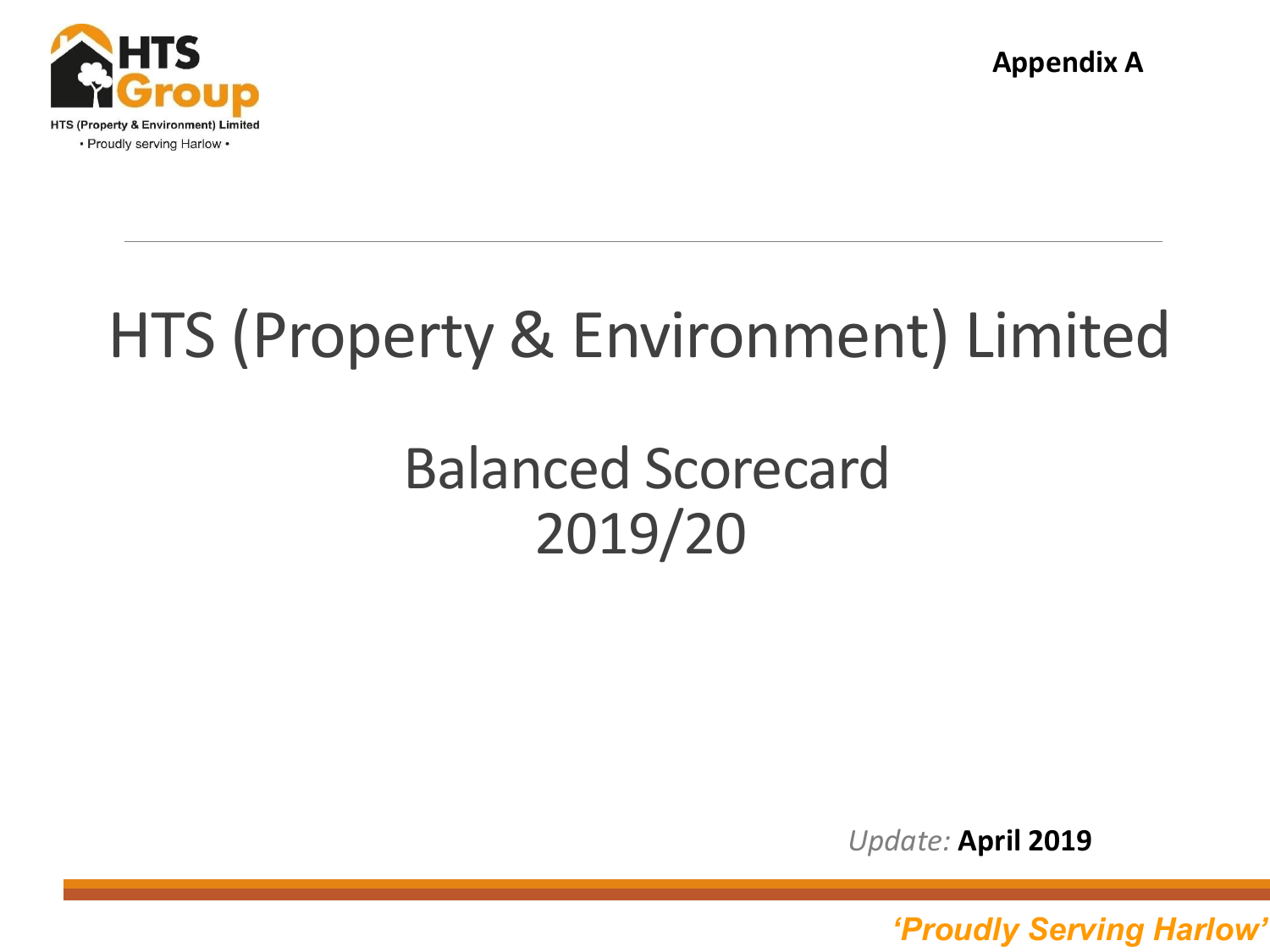### **HTS Balanced Scorecard - Objectives**



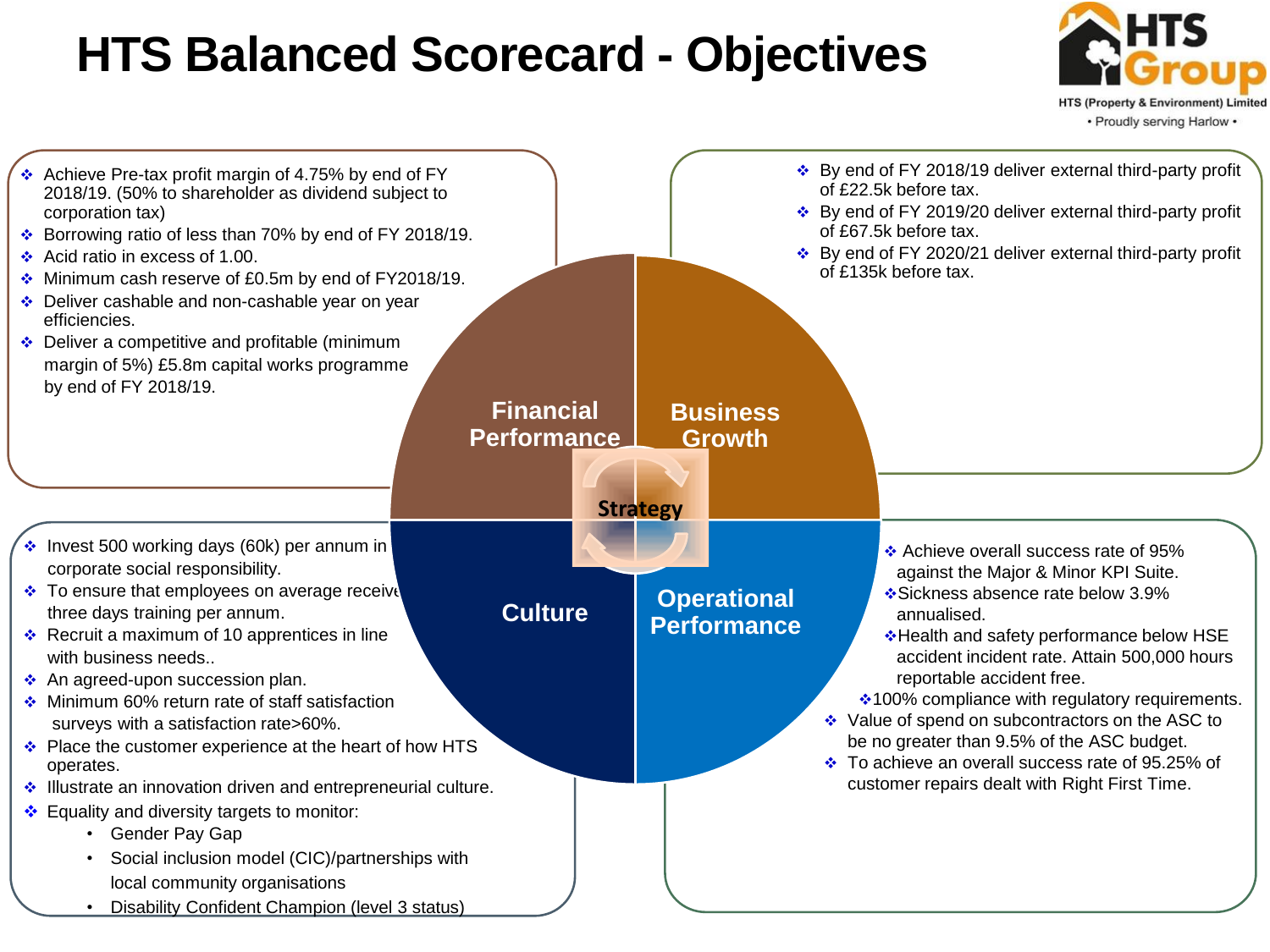



### **Balanced Scorecard performance Summary**

| <b>OBJECTIVES</b>              | <b>PERFORMANCE</b> | <b>COMMENTS</b>                         |
|--------------------------------|--------------------|-----------------------------------------|
| <b>Operational Performance</b> | 100%               | All objectives achieved for FY 2019/20. |
| <b>Financial Performance</b>   | 100%               | All objectives achieved for FY 2019/20. |
| <b>Business Growth</b>         | 100%               | All objectives achieved for FY 2019/20. |
| Culture                        | 100%               | All objectives achieved for FY 2019/20. |